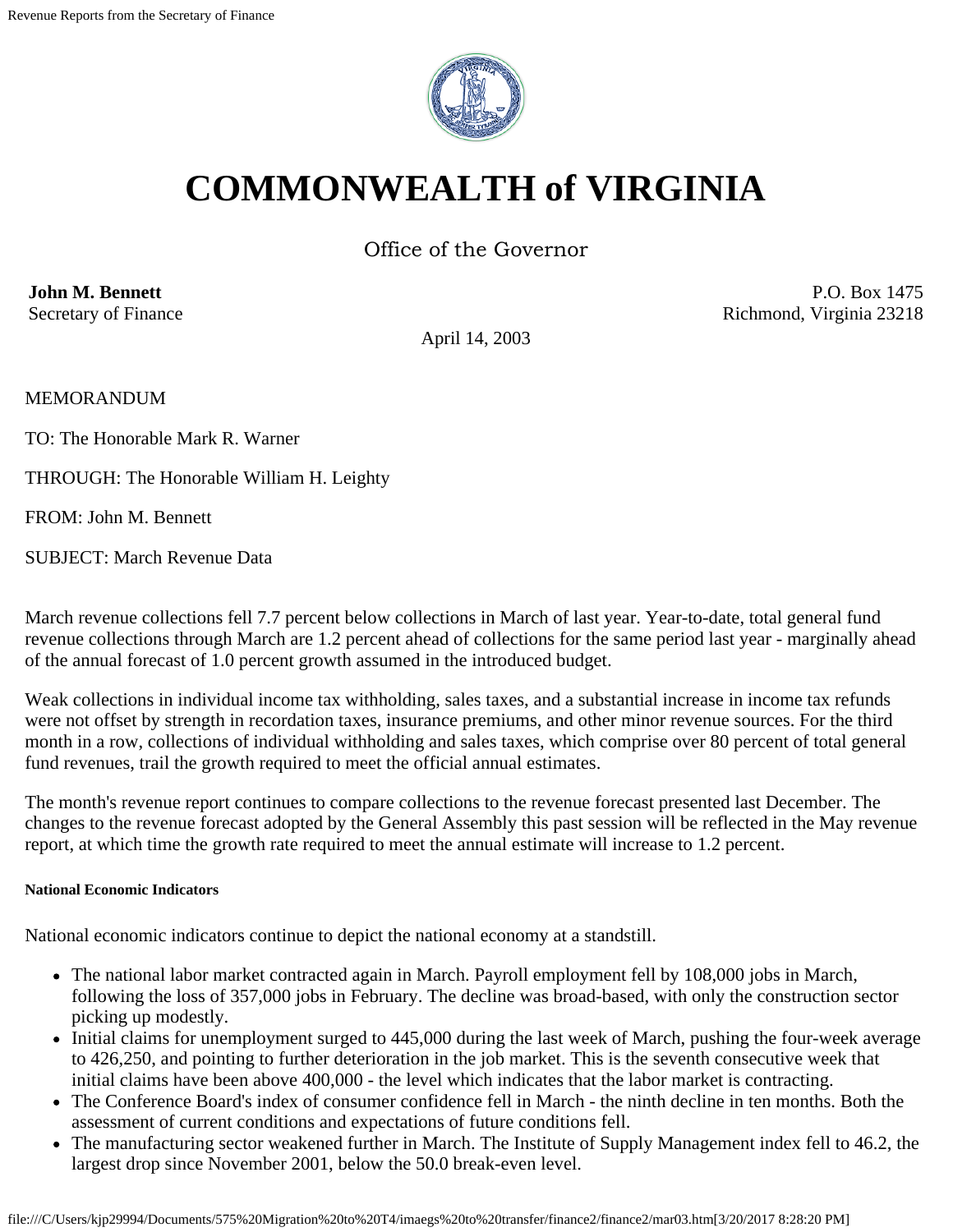- The Conference Board's index of leading indicators decreased by 0.4 percent in February, the first decline since September of last year. The erratic growth in the index over the last six months indicates that the economic weakness will likely continue.
- Rising oil prices again pushed the Consumer Price Index up 0.6 percent in February, although core prices remained stable.
- Income growth remains positive total personal income grew 0.3 percent in February. Consumption spending was flat in February, with severe winter weather contributing to the slump.
- At its meeting on March 18, the Federal Reserve Board left interest rates unchanged.

# **Virginia Economy**

Job growth in the Commonwealth has been essentially flat for the first two months of the year, confirming the softness that has appeared in revenue collections. Statewide payroll employment increased 0.2 percent in January but fell 0.3 percent in February. In Northern Virginia, employment growth has decelerated for the first time since last July. Job growth slowed to 0.2 percent in February after increasing 0.7 percent in January.

The Virginia Leading Index fell 1.5 percent in February, with all components pointing towards contraction. Part of the weakness, particularly in building permits and auto registrations, was probably due to the severe winter weather that occurred in February.

# **March Revenue Collections**

Revenue collections fell 7.7 percent below collections in March of last year. On a year-to-date basis, total revenues are up 1.2 percent through March - slightly ahead of the annual estimate of 1.0 percent growth assumed in the introduced budget.

*Individual Income Tax Withholding (62% of general fund revenues):* Collections in withholding grew by 0.8 percent above March of last year. Year-to-date withholding growth through March is 2.2 percent - trailing the annual estimate of 2.7 percent growth. In order to attain the fiscal year 2003 estimate for individual income tax withholding, collections must increase 4.3 percent over the remaining three months of the fiscal year.

*Individual Income Tax Refunds:* Refunds this month totaled \$267.2 million, compared with \$212.5 million paid in March of last year. In the current filing season, close to 1,352,000 refunds have been issued, about 32,000 more than the same period last year. On a fiscal year basis, the dollar value of refunds is about 0.7 percent greater than the amount issued through March of last year. The forecast for the year estimated that 9.2 percent fewer dollars would be refunded for the fiscal year.

April is expected to be the last peak month of the filing season. A more complete analysis of the number of returns and average check size increase will be available on the next revenue report.

*Individual Income Tax Nonwithholding (12% of general fund revenues):* March is not a significant month for nonwithholding receipts. Through March, year-to-date collections are 4.5 percent below collections for the same period last year - ahead of the forecast of a 13.2 percent decline. In April, both estimated payments for the current tax year and final payments for tax year 2002, due May 1, will begin being received. May will be the critical month in determining whether estimates for this source formulated last fall were accurate.

*Sales Tax (22% of general fund revenues):* Collections of sales tax fell by 4.1 percent below March of last year. Sales tax collections, which reflect mainly February sales, declined as the Commonwealth experienced the first significant winter storms in three years. Adjusting for the accelerated sales tax payments, year-to-date collections in this source have increased 1.2 percent through March - well below the forecast of 2.7 percent growth.

**Other Revenue Sources**